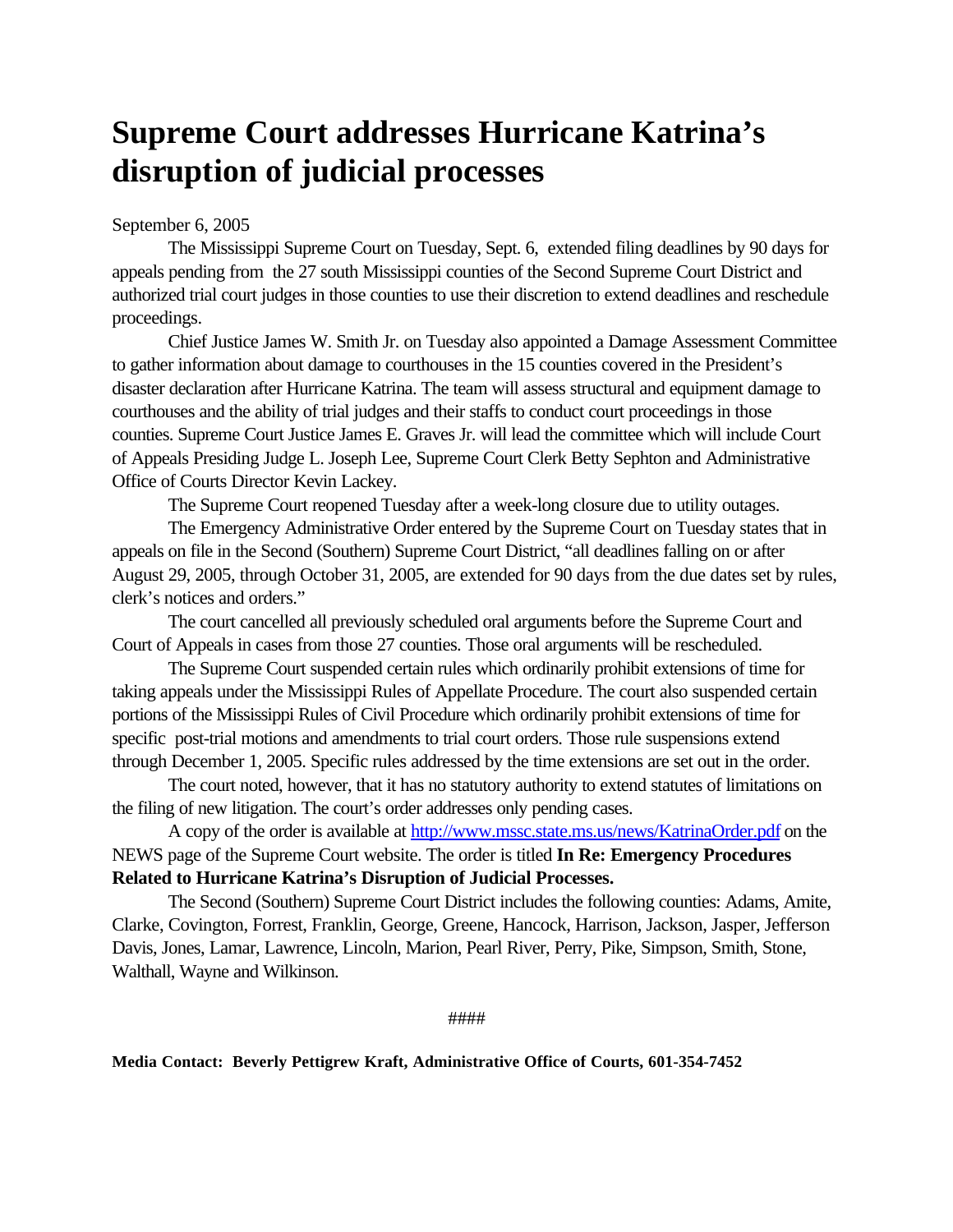## **SUPREME COURT OF MISSISSIPPI NO. 2005-AD-00001**

## **IN RE: EMERGENCY PROCEDURES RELATED TO HURRICANE KATRINA'S DISRUPTION OF JUDICIAL PROCESSES**

#### **EMERGENCY ADMINISTRATIVE ORDER**

 On August 29, 2005, Mississippi was struck by hurricane Katrina, a catastrophe of Justice in his capacity as chief administrative officer of all courts in the state find that certain historic proportions. In many counties, the courts and agencies and offices supporting the operation of courts cannot function normally. For that reason, the Supreme Court and the Chief emergency actions as set for hereinafter are required.

 All deadlines applicable under the Mississippi Rules of Appellate Procedure or notices of the Clerk of the appellate courts are amended as set forth in this order for emergency extensions and procedures. Notices of deadlines issued by the Clerk of the Supreme Court and the Court of Appeals shall continue to show deadlines applicable under the rules; however, the deadlines under such rules or stated in the notices of the Clerk or orders are modified as follows.

#### **IT IS THEREFORE ORDERED:**

 **Appellate Courts–Second (Southern) Supreme Court District.** For all cases on appeal to the Supreme Court or the Court of Appeals (appellate courts) from trial courts located in the Second (Southern) Supreme Court District as defined in, Miss. Code Ann. Section 9-3-1 (Rev.2002), all deadlines falling on or after August 29, 2005, through October 31, 2005, are extended for 90 days from the due dates set by rules, clerk's notices and orders.

 Second (Southern) Supreme Court District, all oral arguments heretofore set which have not **Appellate Courts--Oral Arguments**. For appeals from trial courts located in the been held are cancelled and shall be rescheduled by the appellate courts respectively.

**Emergency Action by the Trial Courts.** To prevent injustice due to the unusual the Second (Southern) Supreme Court District, (a) the trial courts are hereby authorized to exercise their sound discretion in extending deadlines, rescheduling hearings and trials and any other matters by case specific actions or by general orders; (b) the provisions of M.R.A.P. 2005; and © the prohibitions in M.R.C.P. 6(b) against extending the time for taking any action circumstances caused by hurricane Katrina, as to trial court proceedings in courts located in 2© prohibiting extensions of time for taking appeals are suspended through December 1,